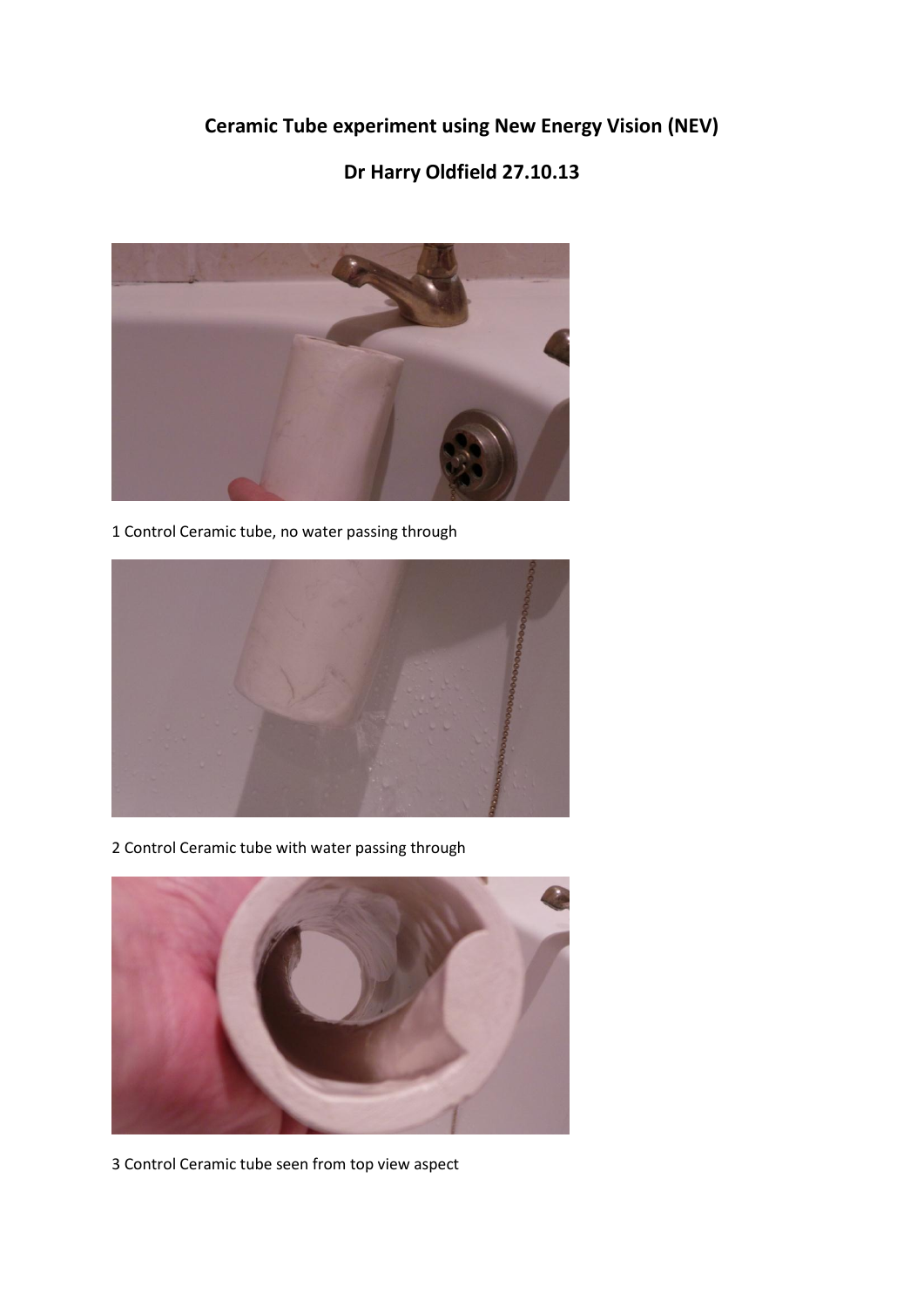A Control Ceramic tube using New Energy Vision. A vortex is present at the top of the tube.



B Ceramic tube with water passing through. The vortex energy becomes more distinct.



C Ceramic tube energy vortex fully manifested in tornado-shape form after several seconds of water passage.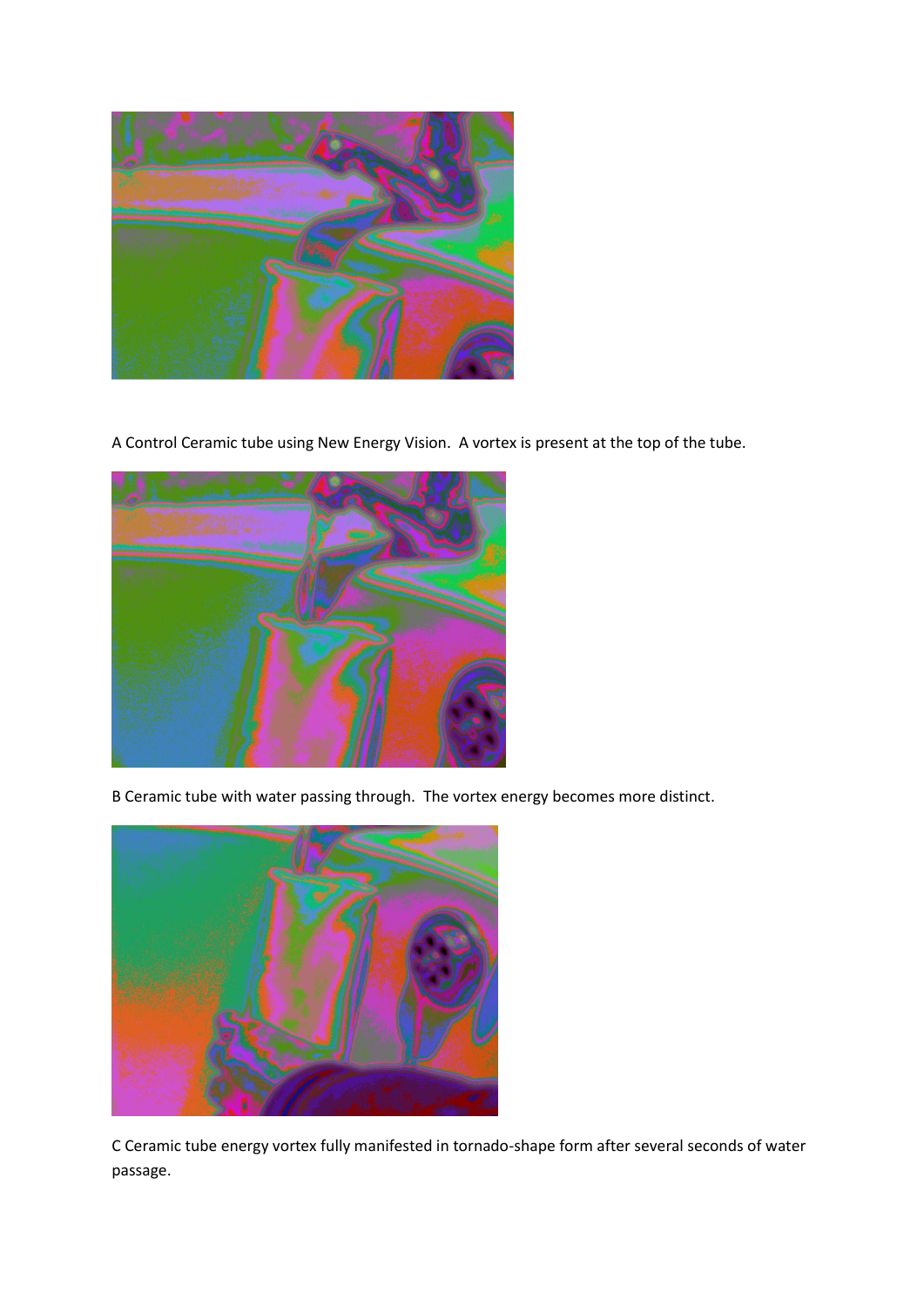

D Ceramic tube using New Energy Vision Blend2 filter showing the spectacular tornado-shape vortex in more detail, with water passing through.



E Ceramic tube showing energy at exit point of tube with water passing through.



F Ceramic tube exit point using New Energy Vision Blend2 filter. Could not see what had happened to the vortex energy?